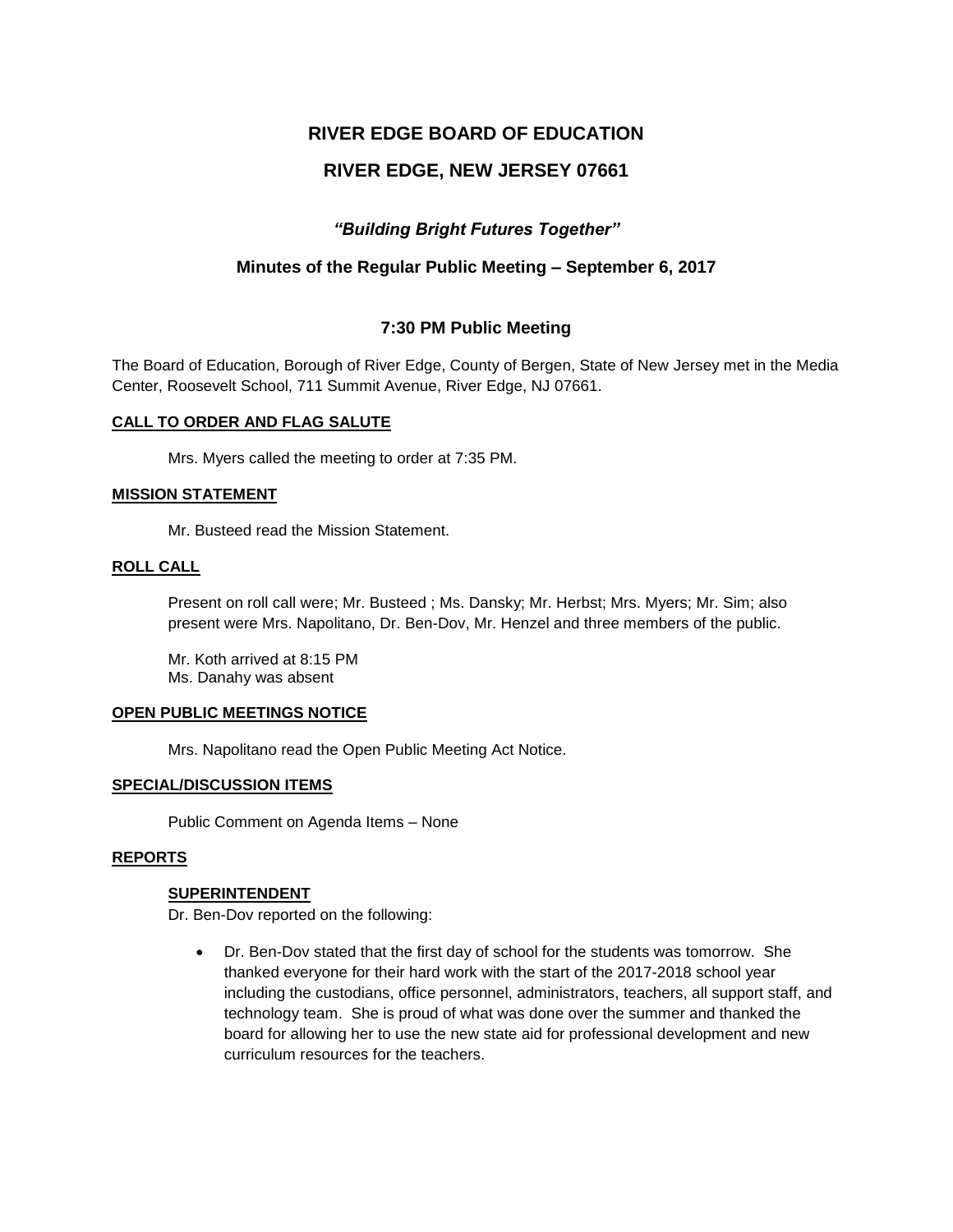- Dr. Ben-Dov stated they were still working on hiring a .5 Resource Room Teacher and a School Nurse for Roosevelt School. Mrs. Friedlander will begin the school year at Roosevelt School until they hire a nurse.
- Dr. Ben-Dov spoke to the board about enrollment. The total current enrollment in Roosevelt School is 481 students and the total enrollment for Cherry Hill School and New Bridge Center is 709 students. We have a total enrollment of 1,190 students in the district which is pretty consistent with previous years. Grades 1 and 2 are closed in Roosevelt School and in Cherry Hill School grades 3 and 5 are closed. In both schools, kindergarten classes are at 20 students. Any new kindergarten students will go to their neighborhood schools.
- Professional Development has been very extensive this summer. Report Cards are completed for all grades. We have a Parent Academy Evening on September  $26<sup>th</sup>$  to explain the report cards. Professional Development over the summer included STEAM, Science, New Phonics Program, ELA Reading Assessments, and Math training.
- The completion of the STEAM Labs will be in late Fall. The Labs are planned and all furniture and technology have been ordered. Dr. Den-Dov is hoping for a big opening for the event during the current school year.
- Liberty Science was contracted to work collaboratively twice each month with grades kindergarten and four. Students in other grades will also benefit from the relationship and expertise.
- Dr. Ben-Dov read the following Violence, Vandalism and Harassment Intimidation and Bullying report: As reported to the State, during reporting Period 2 there were four HIB investigations reported for the River Edge School District. Three of the incidents reported were HIB Violations, which was affirmed by the Board of Education. Dr. Ben-Dov discussed some of the HIB training and prevention activities being implemented by the River Edge School District.
- Dr. Ben-Dov shared some good news with the board. She received a letter from the River Edge Taekwondo master about a few former and current Cherry Hill and Roosevelt students who received major awards in competitions. They will be recognized by the Mayor and Council at their October  $2^{nd}$  meeting and she will be attending.
- Dr. Ben-Dov was pleased to announce that through our Teachers' Association and PTO our school district asked the community to bring in pet supplies for the animal shelters that were affected by Hurricane Harvey. We will continue to help other needs through our student councils and school constituencies.
- The New Family Outreach Reception will be on Thursday, September  $14<sup>th</sup>$  at both Roosevelt School and Cherry Hill School. She said that the Mayor and some councilmen will be attending and hoped that board members would be there.
- Dr. Ben-Dov stated that the climate of this country is of concern. Teachers are uncomfortable talking about race and we need training for our staff to deal with some of these issues.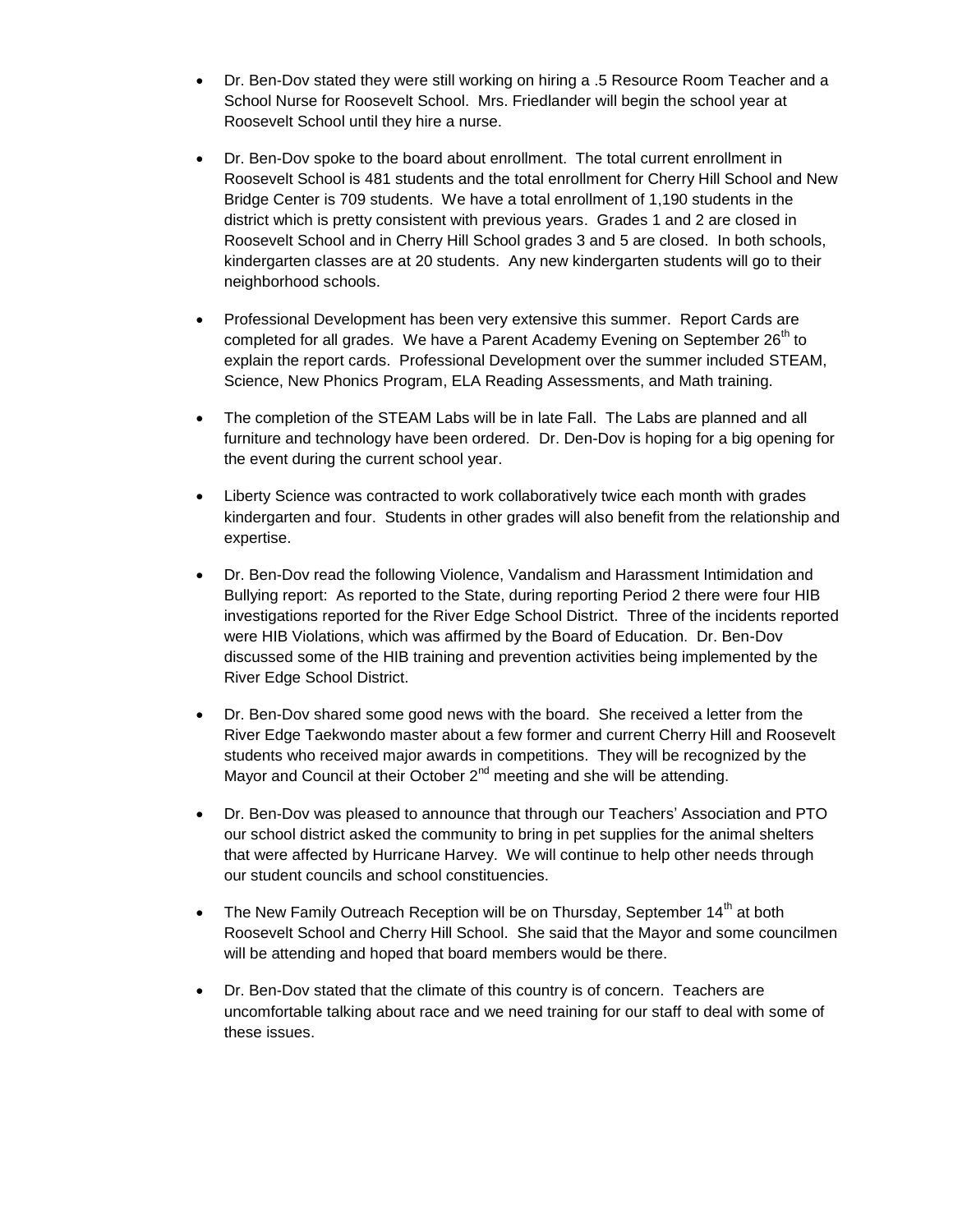- New Teacher Reception will at the September  $27<sup>th</sup>$  board meeting
- There will be a PARCC presentation at one of the October board meetings

# **PRINCIPAL**

Mr. Henzel reported on the following:

- Mr. Henzel stated this is his third year back at River Edge and he is very excited for the first day of school tomorrow. We have our PTO meet and greet at 8:30 am.
- Today we had kindergarten students in for a meet and greet with their teachers and classmates. It was well received.
- Mr. Henzel thanked our custodial staff for the fantastic job on getting our school ready for the first day of school.
- New teacher orientation was held last week. There were many new faces and all are eager to get the year started.
- We had two successful and productive professional development days yesterday and today. There were lots of smiles and positive attitudes.
- Back to School Night for Roosevelt School will be on Tuesday, September 19th

# **BOARD SECRETARY**

Mrs. Napolitano reported on the following:

- Both fields were aerated and seeded and the trees were trimmed at Roosevelt School
- The wireless clock system was installed at both schools
- We are moving forward with both STEAM Labs
- Two classrooms at Roosevelt School had new flooring installed
- New card access is being installed at each building to enter each school
- Mr. Negreann informed Mrs. Napolitano that a fence is being installed at Cherry Blossom Park. He asked if we can inform parents not to park there and for students not to cut through the park. Mrs. Heitman has sent out an email to the parents regarding this request.
- Mrs. Napolitano stated carbon monoxide detectors have been installed in each school per regulations
- The railing and front steps were repaired and installed at Cherry Hill School
- $\bullet$  The audit started and the auditors came on August 23<sup>rd</sup> and will be here until September 8th
- Mrs. Napolitano asked the board to let her secretary know the status of them attending the NJSBA Convention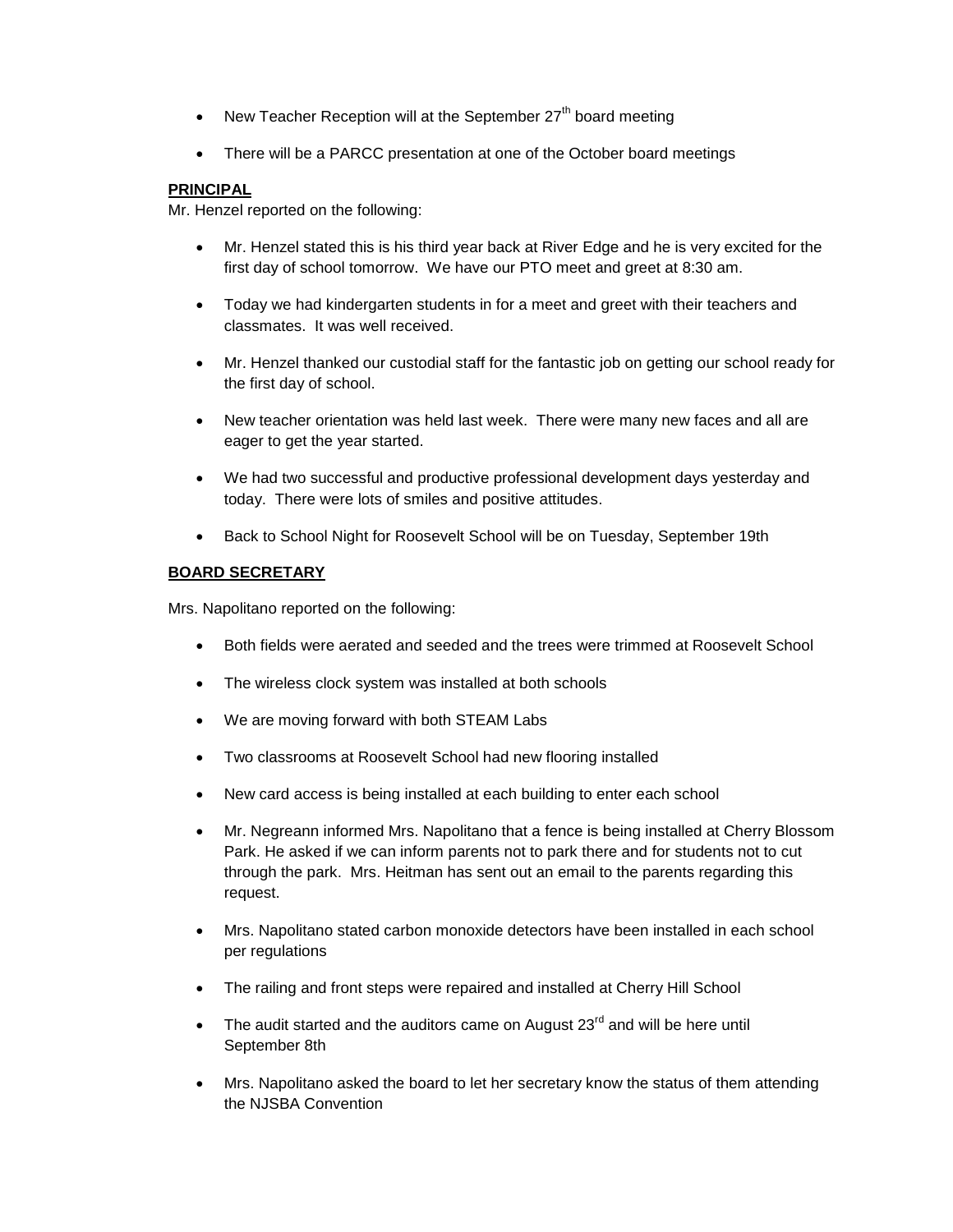Mrs. Napolitano attempted to go to the Borough Hall to find out information on the variance for building another home on the property behind New Bridge Center. She was not able to but there will be a meeting on September  $14<sup>th</sup>$  where she is hoping to get some information.

# **PRESIDENT**

Mrs. Myers reported on the following:

- Mrs. Myers met with the Mayor today to continue their efforts for open communication between the mayor's office and the Board of Education
- The mayor asked Mrs. Myers to announce that a fence will be put up around Cherry Blossom Park. They ask parents not to park or drop off students in front of the park.
- Mrs. Myers stated that Costa Engineering was invited to a Mayor and Council meeting to discuss the possibility of angular parking constructed on the apartment side of Bogert Road between Howland Avenue and Route 4. If this occurs many parking spots will be added to the area.
- Mrs. Myers stated the Board Self Evaluations need to be completed
- The River Edge Board of Education is being honored at the October  $4<sup>th</sup>$  New Jersey School Boards Association meeting. We are eligible to receive the NJSBA Board Re-Certification Award. Mrs. Myers spoke to the board about our board meeting that is scheduled for the same night and it was decided to move our board meeting to October 11<sup>th</sup>.

# **COMMITTEES**

 Ms. Dansky spoke about the Ad Hoc Policy Committee that is reviewing policies revised by the New Jersey School Board Association. This meeting that took place before tonight's board meeting. They discussed the Policies and Regulations for Series 1000 and 2000. There is also a resolution on tonight's agenda to approve the first reading for these policies.

# **MOTIONS TO BE ACTED UPON**

# **A. ADMINISTRATION/POLICY**

**1**. That the Board of Education approve an amendment to the River Edge Board of Education Mission Statement to read:

The River Edge School District is a partnership of students, parents, staff, and community members. We are dedicated to providing a supportive environment in which all students can reach their maximum academic potential, while developing as responsible citizens who respect individuality. Our goals will be achieved because:

- curriculum and instruction are aligned with the New Jersey Student Learning Standards
- all decisions reflect the academic, social/emotional and physical needs of pre-K to sixth grade students
- cooperation and on-going communication exist between the school district and the community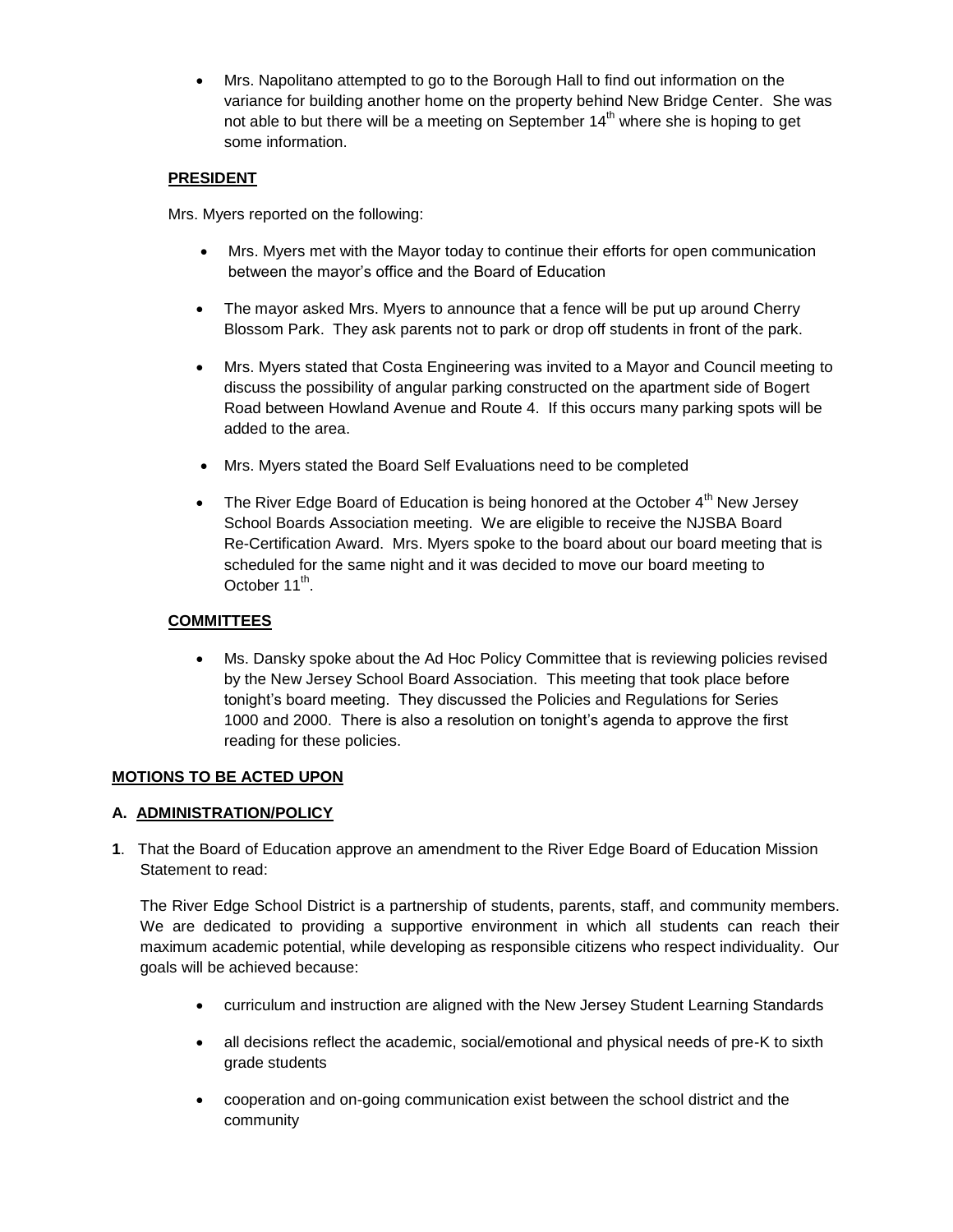- school administrators and the Board of Education work together to assess and adjust procedures in response to new mandates and the changing needs of the community
- **2**. That the Board of Education approve the Minutes and Confidential Minutes of July 26, 2017.
- **3**. That the Board of Education approve the staff development and travel as per the schedules for September 2017 including relevant mileage reimbursement. (Addendum)
- **4**. That the Board of Education approve the renewal of the Link-It Agreement for the 2017-2018 school year.
- **5**. That the Board of Education approve the Special Milk Pricing at a rate of \$.33 per day for the 2017- 2018 school year.
- **6**. That the Board of Education, with the recommendation of the Superintendent approve the following statement of assurances for each school in River Edge School District and approve the NJDOE School Self-Assessment for Determining Grades under the Anti-Bullying Bill of Rights Act completed by each school's safety team.
- **7**. **WHEREAS**, the River Edge Board of Education (the "Board") and the River Edge Extended Daycare Program, Inc. ("REEDP"), wish to enter into a Use of Facilities Agreement (the "Agreement") from September 1, 2017 through June 30, 2020; and

**WHEREAS**, the Parties have agreed upon and wish to memorialize the terms and conditions of this Agreement;

**NOW, THEREFORE, BE IT RESOLVED** that the Board hereby agrees to enter into the Agreement between the Board and the REEDP, and agrees to be bound by the terms and conditions thereof.

**BE IT FURTHER RESOLVED** that the Board hereby authorizes the Board President and Board Secretary to execute the Agreement and any other documents necessary to effectuate same.

- **8**. That the Board of Education approve the Annual Reporting Period 2 for Violence & Vandalism and HIB Incidents for the 2016-2017 school year.
- **9**. That the Board of Education approve Professional Development for Co-Teaching for Roosevelt and Cherry Hill School, not to exceed \$5,000.

#### **Motion by: Mr. Herbst Seconded by: Mr. Busteed**

Ayes: Mr. Busteed, Ms. Dansky, Mr. Herbst, Mr. Sim, Mrs. Myers Nays: None

**10**. That the Board of Education approve the First Reading of the Policies and Regulations for the Series 1000 and 2000, with the exception of policy #'s 2130, 1120,1200,1313, and 1314. (Addendum)

#### **Motion by: Ms. Dansky Seconded by: Mr. Sim**

Ayes: Mr. Busteed, Ms. Dansky, Mr. Herbst, Mr. Sim, Mrs. Myers Nays: None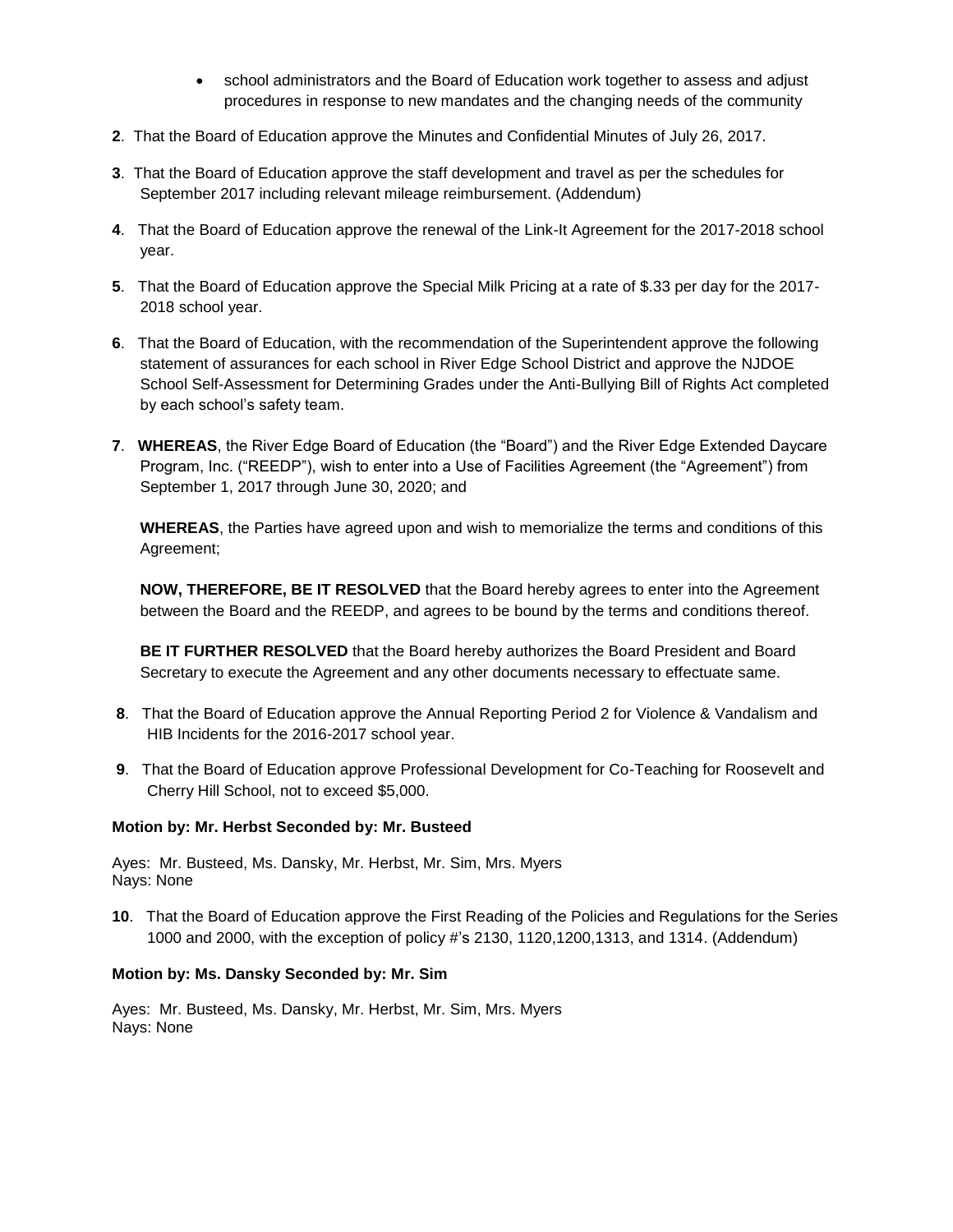**11**. That the Board of Education approve the revised Student Code of Conduct that pertains to policy #5131(Conduct/Discipline).

### **Motion by: Mr. Herbst Seconded by: Mr. Dansky**

Ayes: Mr. Busteed, Ms. Dansky, Mr. Herbst, Mr. Koth, Mr. Sim, Mrs. Myers Nays: None

### **B. BUILDING & GROUNDS**

- **1**. That the Board of Education approve the appropriation of 2017-2018 increased state aid in the amount of \$5,000 to 8-11-000-261-420-10-96 & \$5,000 to 8-11-000-261-420-20-96 for Cherry Hill & Roosevelt Maintenance & Grounds.
- **2**. That the Board of Education approve the Purchase Order to Soyka Smith Design Studios in the amount of \$63,907.15 for Cherry Hill and Roosevelt STEAM Labs from the Capital Projects Fund which was designated for the construction of these labs in the 2015-2016 approved Budget.

### **Motion by: Mr. Koth Seconded by: Mr. Sim**

Ayes: Mr. Busteed, Ms. Dansky, Mr. Herbst, Mr. Koth, Mr. Sim, Mrs. Myers Nays: None

### **C. CURRICULUM/EDUCATION**

- **1**. That the Board of Education approve the contract between the River Edge Board of Education and St. Peter's Academy to provide Non-public Nursing Services for the 2017-2018 school year.
- **2**. That the Board of Education approve the contract between the River Edge Board of Education and Sinai School at RYNJ to provide Non-public Nursing Services for the 2017-2018 school year.
- **3**. That the Board of Education approve the contract between the River Edge Board of Education and Yeshiva of North Jersey to provide Non-public Nursing Services for the 2017-2018 school year.
- **4**. That the Board of Education approve the appropriation of 2017-2018 increased state aid in the amount of \$20,550 to 8-11-000-221-104 Curriculum Work-Salaries.
- **5**. That the Board of Education approve the appropriation of 2017-2018 increased state aid in the amount of \$42,620 to 8-11-190-100-610 for Curriculum Supplies for Cherry Hill and Roosevelt Schools.
- **6**. That the Board of Education approve the appropriation of 2017-2018 increased state aid in the amount of \$25,000 to 8-11-190-100-600-30-98 Technology Supplies and Equipment.
- **7**. That the Board of Education approve the appropriation of 2017-2018 increased state aid in the amount of \$55,000 to 8-11-190-100-500 Purchased Professional Educational Services.
- **8**. That the Board of Education approve the appropriation of 2017-2018 increased state aid in the amount of \$15,000 to 8-11-000-221-320 Professional Development.

#### **Motion by: Mr. Sim Seconded by: Mr. Busteed**

Ayes: Mr. Busteed, Ms. Dansky, Mr. Herbst, Mr. Koth, Mr. Sim, Mrs. Myers Nays: None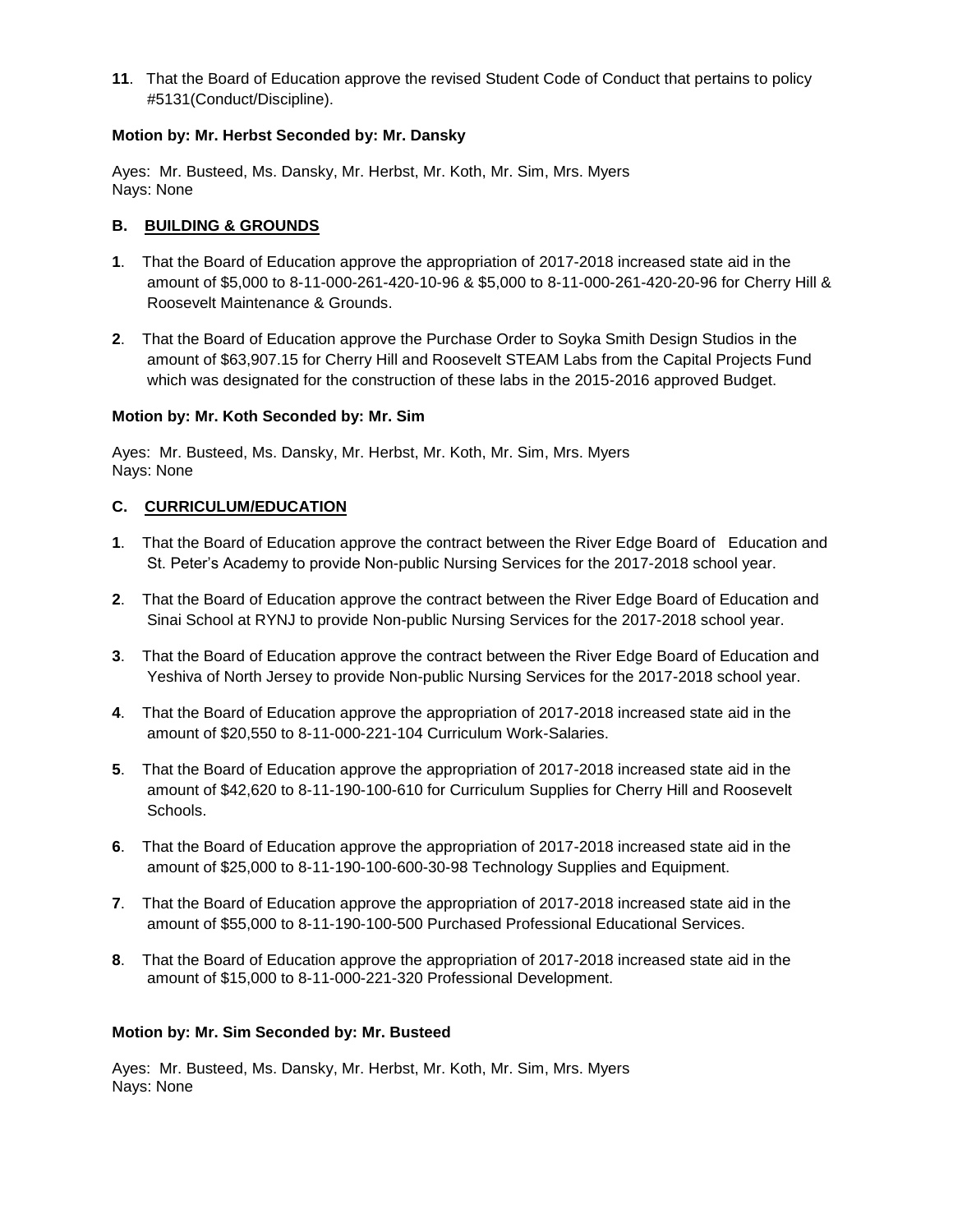### **D. FINANCE/GRANTS/GIFTS**

**1**. That the Board of Education accept the \$140.00 donation from Jennifer Wang-Hernandez for general use at Roosevelt School (Addendum).

### **Motion by: Mr. Busteed Seconded by: Mr. Herbst**

Ayes: Mr. Busteed, Ms. Dansky, Mr. Herbst, Mr. Koth, Mr. Sim, Mrs. Myers Nays: None

# **E. PERSONNEL**

**1**. That the Board of Education, with the recommendation of the Superintendent, approve the following Certificated Personnel for the 2017-2018 School Year.

| <b>Maria Morales</b> | P/T Spanish Teacher, BA + 15, Step 1   |
|----------------------|----------------------------------------|
| Nancy Jencsik        | Teacher, MA, Step 11                   |
| <b>Lindsay Comer</b> | Leave Replacement Teacher, BA, Step 3, |
|                      | (On or about) 11/3/17 - 3/2/18         |
| Cassandra McGovern   | Leave Replacement Teacher, MA, Step 2, |
|                      | $9/1/17$ – (On or about) 2/9/18        |

**2**. That the Board of Education, with the recommendation of the Superintendent approve the following, 504 Aides, for the 2017-2018 school year.

> Mary Ellen Cameron Ericah Ligsay

- **3**. That the Board of Education accept, with regret, the resignation of Danielle Kowalczyk, School Nurse, effective August 11, 2017.
- **4**. That the Board of Education accept, with regret, the resignation of Eileen Lucas, Part-time Aide, effective August 25, 2017.
- **5**. That the Board of Education accept, with regret, the resignation of Jennifer Glaydura, Teacher, effective August 29, 2017.
- **6**. That the Board of Education accept, with regret, the resignation of Kathleen McKinless, Part-time Aide, effective August 29, 2017.
- **7**. That the Board of Education, with the recommendation of the Superintendent, approve the following Part Time Aides for the 2017-2018 school year.

Michelle Campos Jennifer Novegrod Patricia Rizzo

**8**. That the Board of Education, with the recommendation of the Superintendent, approve Barbara Cardona as a Lunch Aide for the 2017-2018 school year.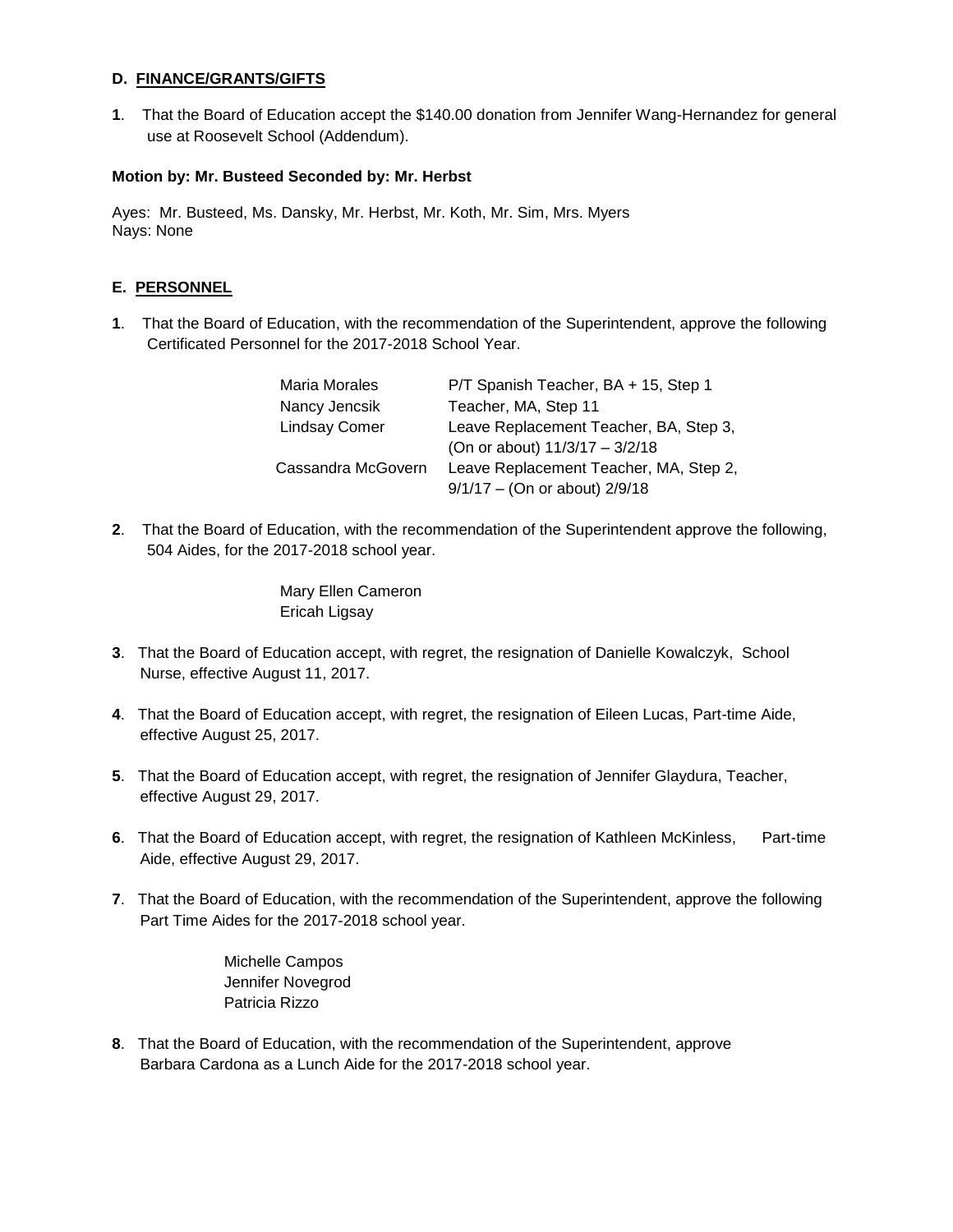- **9**. That the Board of Education, with the recommendation of the Superintendent, approve Stephanie Franco, Part-time Clerical Aide, at a maximum of 15 hours per week, for the 2017-2018 school year. Salary will be fully funded by Title 1.
- **10**. That the Board of Education approve Gregory Kupchak for Morning Supervision Duty as per Article XIII Section 13.3 of the River Edge Education Association Contract Agreement.

### **Motion by: Mr. Herbst Seconded by: Ms. Dansky**

Ayes: Mr. Busteed, Ms. Dansky, Mr. Herbst, Mr. Koth, Mr. Sim, Mrs. Myers Nays: None

**11**. That the Board of Education with the recommendation of the Superintendent approve the following for student Field Experience to consist of 25 hours of literacy exposure over a period of 13 weeks to commence on or about September 6, 2017 through December 15, 2017

> Katie Hackett Kelly O' Hara

**12**. That the Board of Education approve the following staff members for Parent Academy Report Card work at a rate of \$75.00 per hour.

| <b>Teacher</b>           | <b>Hours</b> |  |
|--------------------------|--------------|--|
| Katie O'Reilly           |              |  |
| <b>Whitney Castellvi</b> |              |  |
| Ashley Adimando          |              |  |
| Kayla Moran              |              |  |
| Kaitlyn DeVasto          |              |  |
| Nevin Werner             |              |  |
| Michelle Baragona        |              |  |

**13**. That the Board of Education approve the following staff members for Curriculum Work at a rate of \$50.00 per hour.

| <b>Teacher</b>  | <b>Hours</b> |  |
|-----------------|--------------|--|
| Katie O'Reilly  | 1.5          |  |
| Nichol DelRosso | з            |  |
| Kaitlyn DeVasto | 3            |  |
| June Karpowich  | 3            |  |
| Nevin Werner    | ว            |  |

#### **Motion by: Ms. Dansky Seconded by: Mr. Koth**

Ayes: Mr. Busteed, Ms. Dansky, Mr. Herbst, Mr. Sim, Mrs. Myers Nays: None, Abstained: Mr. Koth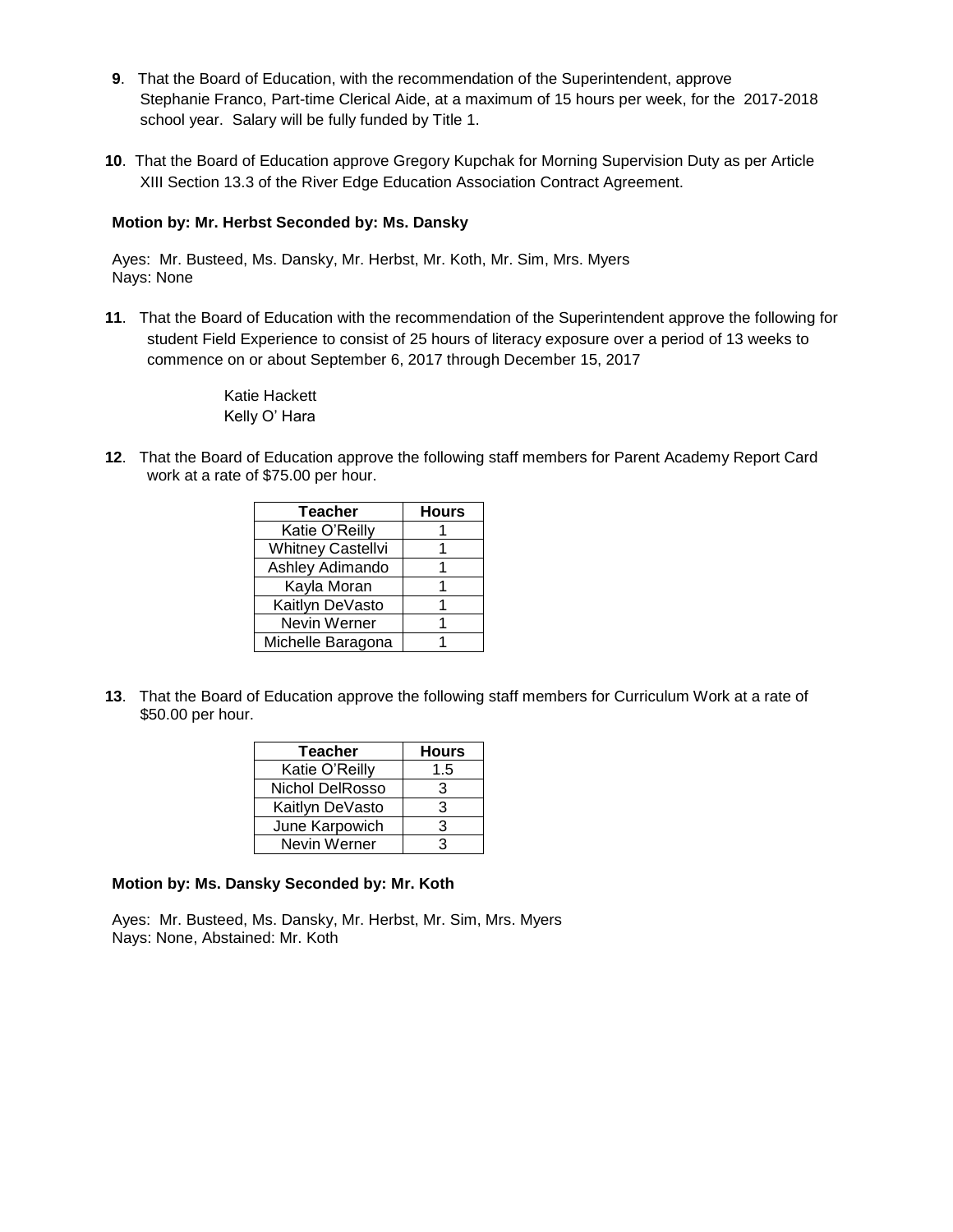#### **F. RIVER EDGE SPECIAL EDUCATION** - None

#### **G. REGION V ADMINISTRATION & TRANSPORTATION**

**1**. Be it resolved that the Region V Council for Special Education will provide shared services for its member districts and be it further resolved that the River Edge Board of Education**,** upon recommendation of the Superintendent, approve the following Region V Shared Services Consultants, Psychologists, Learning Disabilities Teacher Consultants, Social Workers, Speech Language Specialists, Occupational and Physical Therapists, Translators to provide evaluations, direct services and consultation, to non-public and public schools for member districts upon request for the 2017-2018 school year.

> An Eye For Detail Inc. Consultant Simara Bruhim Behaviorist Devorah Moses **Home Parent Trainer** Jessica Haynes **Home Parent Trainer** Hetal Naik **Behaviorist** Sara Tarascavage **Home Parent Trainer** Walsh Legacy LLC Home Instruction Superior Testing and Varrassi Educational Vivian Genn Occupational Therapist Nicole Hodges **Constructional Therapist** Sara Morin **Communist** Communist Communist Communist Occupational Therapist Michelle Pappas **Communist** Occupational Therapist Lise Rubin Occupational Therapist Patricia Carroll **Patricia** Carroll **PSychologist** Blanche Buchwald **December 19 Containers** Occupational Therapist Dania Diaz **Bilingual Psychologist** Deena Morris **Deena Morris COLLECTIVITY Occupational Therapist** Jolie Seigel **Psychologist** RTS Consulting Agency **Psychologist** Lyndsay Petouvis et also resychologist<br>Meghan Toomey Lynch et Psychologist Meghan Toomey Lynch<br>Laura Guider Pepa Services **Propriet Services** Psychologist Maryellen Kleinberg **Home Instructor** Giselle Brown Physical Therapist Arlene Brofsky Social Worker<br>Mary Menditto Social Worker Mary Menditto Jamie Kagan Heit Social Worker Lori Steinreich Social Worker Aviva Weldon **Social Worker** Salvatore Tralongo Nonpublic Teacher Catherine Cleenput Nonpublic Teacher Claire Tunick **Nonpublic Teacher** Corinne Pochtner Nonpublic Teacher

Leslie Fishbein Learning Disabilities Teacher Consultant Educational Planning Learning Disabilities Teacher Consultant Patricia London Learning Disabilities Teacher Consultant Theresa Regan Geraci Learning Disabilities Teacher Consultant EDL Consultants Learning Disabilities Teacher Consultant Consultants Learning Disabilities Teacher Consultant Teacher of Handicapped B.E.S.T. for Education Teacher of Handicapped Physical Therapist Janine Klein **Speech and Language Specialist** Haber Associates **Speech and Language Specialist** Karen Krasman Speech and Language Specialist Sheri Tendler Speech and Language Specialist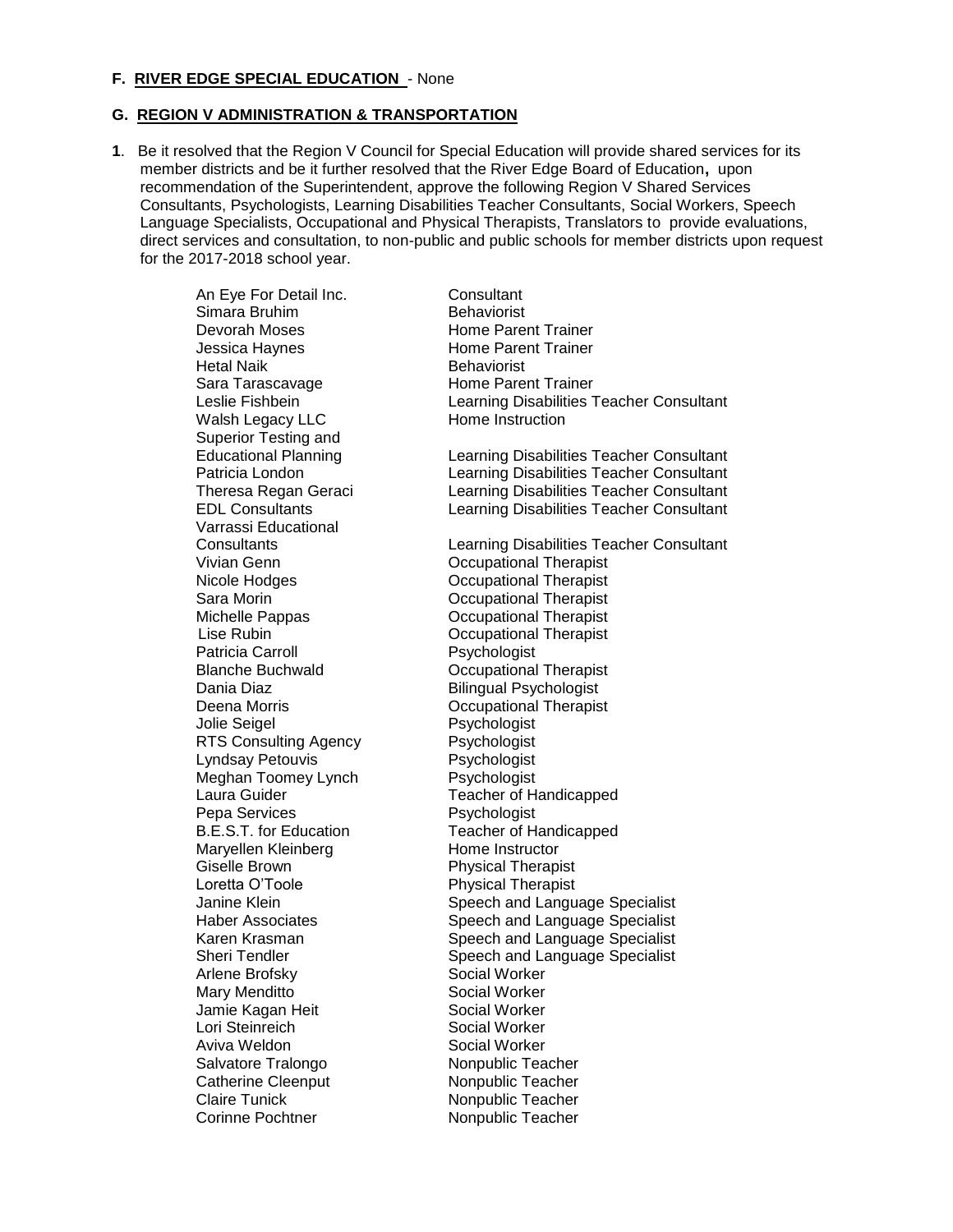| <b>Trena Rauner</b>           | Nonpublic Teacher                        |
|-------------------------------|------------------------------------------|
| Angela Gussoni                | <b>Teacher Home Instructor</b>           |
| Patricia Fitzpatrick          | <b>Teacher Home Instructor</b>           |
| Arlene Cox                    | Teacher                                  |
| Carolyn Gallagher             | Teacher                                  |
| Sylvia Cosentino              | Teacher                                  |
| <b>Lucy Trotter</b>           | Teacher Home Instructor                  |
| Anita Lovallo                 | Teacher of Handicapped                   |
| Gabriella Friedman            | Nonpublic consultant                     |
| Debrah Goldberg               | Nonpublic consultant                     |
| <b>Claire Tunick</b>          | Teacher                                  |
| Stephanie Morgan              | Teacher of the Deaf                      |
| <b>Helene Saffern</b>         | Teacher Home Instructor                  |
| New York Medical College      | <b>Physical Therapist</b>                |
| Abel Casteneda                | Learning Disabilities Teacher Consultant |
| Maxim Healthcare Services Inc | Nurses, CHHAs                            |
|                               |                                          |

**2**. That the Board of Education approve the following bid results from the August 10, 2017 bid.

| <b>Route</b> # | <u>Transporter</u>                 | <b>Per Diem Cost</b> |
|----------------|------------------------------------|----------------------|
| 2472           | Valley Transportation              | \$680.00             |
| 2473           | John Leckie Inc.                   | \$252.99             |
| 2474           | <b>Morgan Educational Services</b> | \$222.00             |
| 2475           | <b>Valley Transportation</b>       | \$47.50              |
| 2477           | Sun Transport                      | \$194.00             |
| 2479           | Pro Trans                          | \$265.00             |
| 2480           | <b>Swift Medical Services</b>      | \$259.00             |
| 2481           | <b>FS Transport</b>                | \$168.00             |
| 2482           | Destiny 23                         | \$252.00             |
| 2483           | Sun Transport                      | \$109.00             |
| 2484           | Rise to Shine                      | \$98.98              |
| 2485           | Sun Transport                      | \$134.00             |
| 2486           | Destiny 23                         | \$152.00             |
| 2487           | <b>Swift Medical Services</b>      | \$189.00             |
| 2488           | Destiny 23                         | \$208.00             |
| 2489           | Pro Trans                          | \$315.00             |
| 2491           | American First Choice              | \$40.00              |
| 2492           | American First Choice              | \$40.00              |
| 2493           | <b>Valley Transportation</b>       | \$100.00             |
| 2495           | Destiny 23                         | \$182.00             |
| 2496           | R&V Transportation                 | \$132.00             |
| 2497           | We Care Transportation             | \$99.00              |

**3**. That the Board of Education approve the following transportation companies that are new to Region V as a result of their winning bid routes from our 8/10/17 bid.

> Sun Transport Rise to Shine LLC

### **Motion by: Mr. Koth Seconded by: Mr. Sim**

Ayes: Mr. Busteed, Ms. Dansky, Mr. Herbst, Mr. Koth, Mr. Sim, Mrs. Myers Nays: None